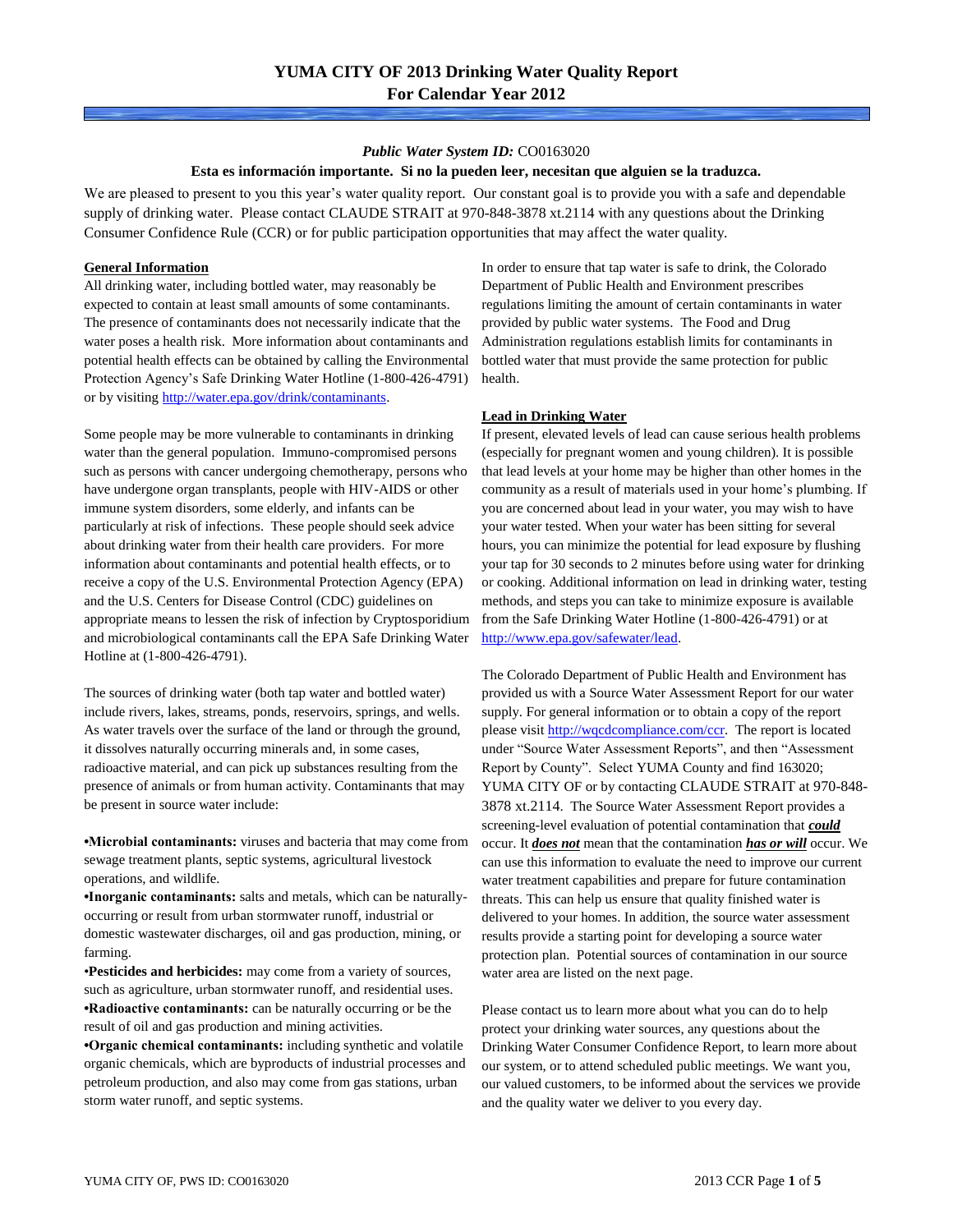## **Our Water Sources**

| <b>Source</b>                               | <b>Source Type</b> | <b>Water Type</b> | <b>Potential Source(s) of Contamination</b>                                                                                                                                               |
|---------------------------------------------|--------------------|-------------------|-------------------------------------------------------------------------------------------------------------------------------------------------------------------------------------------|
| WELL WEST GRADE<br><b>SCHOOL</b>            | WL                 | <b>GW</b>         | Aboveground, Underground, and Leaking<br>Storage Tank Sites; Other Facilities:<br>Commercial, Industrial Transportation,<br>Row Crops, Small Grains, Septic Systems,<br>and Oil/Gas Wells |
| <b>WELL FAIRGROUNDS</b><br><b>EMERGENCY</b> | WL                 | <b>GW</b>         | Same as Above                                                                                                                                                                             |
| <b>WELL SHOP</b>                            | WL                 | <b>GW</b>         | Same as Above                                                                                                                                                                             |
| <b>WELL KOENIG</b>                          | WL                 | <b>GW</b>         | Same as Above                                                                                                                                                                             |
| <b>WELL HAMRICK</b>                         | WL                 | <b>GW</b>         | Same as Above                                                                                                                                                                             |
| WELL HANSEN PARK                            | WL                 | <b>GW</b>         | Same as Above                                                                                                                                                                             |
| <b>WELL MITCHELL</b>                        | WL                 | <b>GW</b>         | Same as Above                                                                                                                                                                             |

## **Terms and Abbreviations**

- **Maximum Contaminant Level (MCL)** − The highest level of a contaminant allowed in drinking water.
- **Treatment Technique (TT)**  $A$  required process intended to reduce the level of a contaminant in drinking water.
- **Action Level (AL)** − The concentration of a contaminant which, if exceeded, triggers treatment and other regulatory requirements.
- **Maximum Residual Disinfectant Level (MRDL)** − The highest level of a disinfectant allowed in drinking water. There is convincing evidence that addition of a disinfectant is necessary for control of microbial contaminants.
- **Maximum Contaminant Level Goal (MCLG)** − The level of a contaminant in drinking water below which there is no known or expected risk to health. MCLGs allow for a margin of safety.
- **Maximum Residual Disinfectant Level Goal (MRDLG)** − The level of a drinking water disinfectant, below which there is no known or expected risk to health. MRDLGs do not reflect the benefits of the use of disinfectants to control microbial contaminants.
- **Violation (No Abbreviation)** − Failure to meet a Colorado Primary Drinking Water Regulation.
- **Formal Enforcement Action (No Abbreviation)** − Escalated action taken by the State (due to the risk to public health, or number or severity of violations) to bring a non-compliant water system back into compliance.
- **Variance and Exemptions (V/E)** − Department permission not to meet a MCL or treatment technique under certain conditions.
- **Gross Alpha (No Abbreviation)** − Gross alpha particle activity compliance value. It includes radium-226, but excludes radon 222, and uranium.
- **Picocuries per liter (pCi/L)** − Measure of the radioactivity in water.
- **Nephelometric Turbidity Unit (NTU)** − Measure of the clarity or cloudiness of water. Turbidity in excess of 5 NTU is just noticeable to the typical person.
- **Compliance Value (No Abbreviation)** Single or calculated value used to determine if regulatory contaminant level (e.g. MCL) is met. Examples of calculated values are the  $90<sup>th</sup>$  Percentile, Running Annual Average (RAA) and Locational Running Annual Average (LRAA).
- **Average (x-bar)** − Typical value.
- **Range (R)**  $-$  Lowest value to the highest value.
- **Sample Size (n)** − Number or count of values (i.e. number of water samples collected).
- **Parts per million = Milligrams per liter (ppm = mg/L)** − One part per million corresponds to one minute in two years or a single penny in \$10,000.
- **Parts per billion = Micrograms per liter (ppb = ug/L)** − One part per billion corresponds to one minute in 2,000 years, or a single penny in \$10,000,000.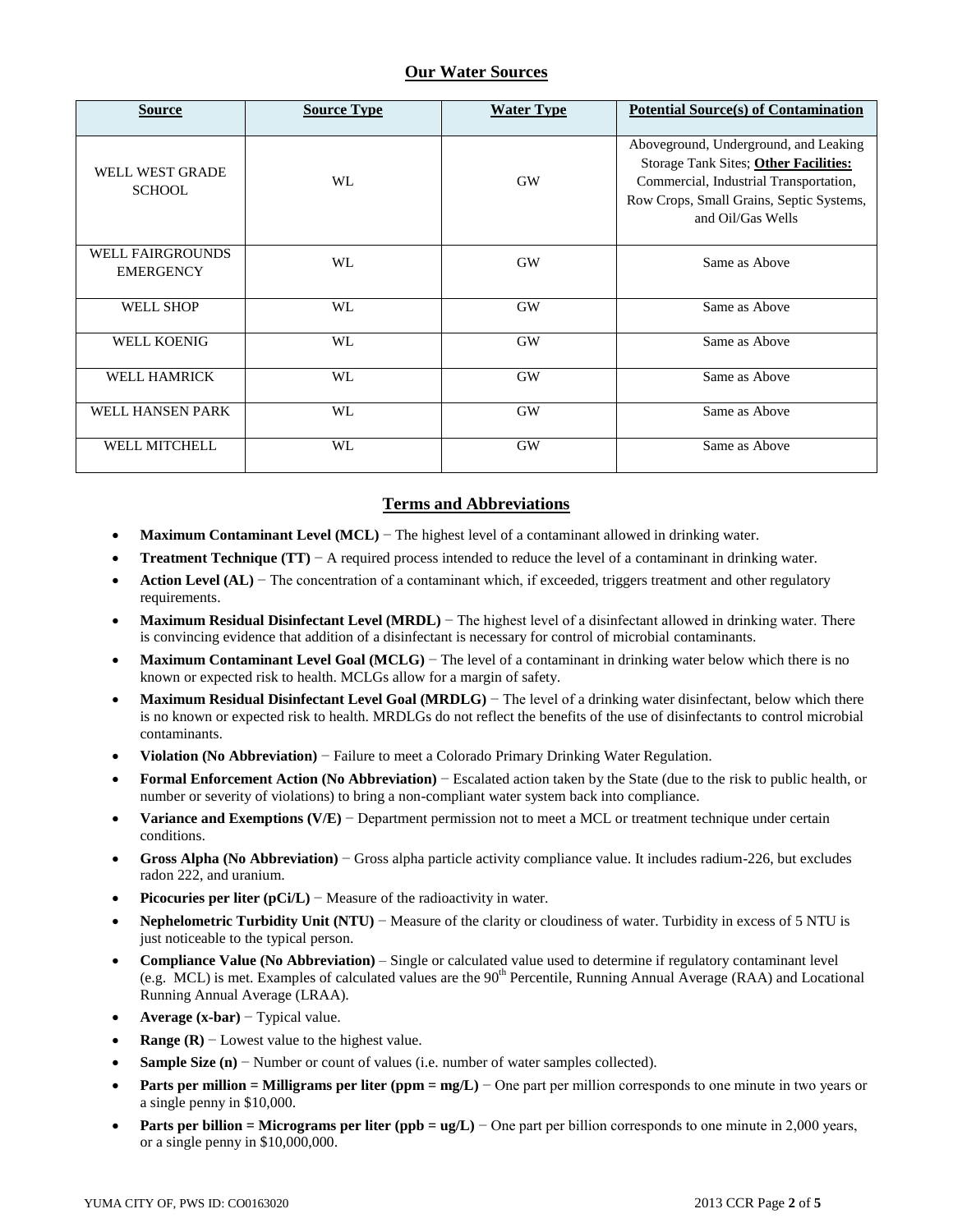- **Parts per trillion = Nanograms per liter (ppt = ng/L)** − One part per trillion corresponds to one minute in 2,000,000 years, or a single penny in \$10,000,000,000.
- **Parts per quadrillion = Picograms per liter (ppq = pg/L)** − One part per quadrillion corresponds to one minute in 2,000,000,000 years or one penny in \$10,000,000,000,000.
- **Not Applicable (N/A)** Does not apply or not available.

## **Detected Contaminants**

YUMA CITY OF routinely monitors for contaminants in your drinking water according to Federal and State laws. The following table(s) show all detections found in the period of January 1 to December 31, 2012 unless otherwise noted. The State of Colorado requires us to monitor for certain contaminants less than once per year because the concentrations of these contaminants are not expected to vary significantly from year to year, or the system is not considered vulnerable to this type of contamination. Therefore, some of our data, though representative, may be more than one year old. Violations and Formal Enforcement Actions, if any, are reported in the next section of this report.

**Note:** Only detected contaminants sampled within the last 5 years appear in this report. If no tables appear in this section then no contaminants were detected in the last round of monitoring.

| Lead and Copper Sampled in the Distribution System |                                |                                    |                              |                                  |                                      |                                              |                                                           |                                                                               |  |  |
|----------------------------------------------------|--------------------------------|------------------------------------|------------------------------|----------------------------------|--------------------------------------|----------------------------------------------|-----------------------------------------------------------|-------------------------------------------------------------------------------|--|--|
| Contaminant<br><b>Name</b>                         | <b>Time</b><br><b>Period</b>   | $90^{\rm th}$<br><b>Percentile</b> | <b>Sample</b><br><b>Size</b> | <b>Unit of</b><br><b>Measure</b> | 90 <sup>th</sup><br>Percentile<br>AL | <b>Sample</b><br><b>Sites</b><br>Above<br>AL | 90 <sup>th</sup><br>Percentile<br>AL<br><b>Exceedance</b> | <b>Typical Sources</b>                                                        |  |  |
| Copper                                             | 09/07/2010<br>to<br>09/09/2010 | 0.11                               | 20                           | ppm                              | 1.3                                  | $\overline{0}$                               | N <sub>0</sub>                                            | Corrosion of<br>household plumbing<br>systems; Erosion of<br>natural deposits |  |  |
| Lead                                               | 09/07/2010<br>to<br>09/09/2010 | 2                                  | 20                           | ppb                              | 15                                   | $\overline{0}$                               | N <sub>0</sub>                                            | Corrosion of<br>household plumbing<br>systems; Erosion of<br>natural deposits |  |  |

| Disinfection Byproducts Sampled in the Distribution System |      |         |              |               |                |            |             |                |                  |                  |  |
|------------------------------------------------------------|------|---------|--------------|---------------|----------------|------------|-------------|----------------|------------------|------------------|--|
| <b>Name</b>                                                | Year | Average | Range        | <b>Sample</b> | Unit of        | <b>MCL</b> | <b>MCLG</b> | <b>Highest</b> | <b>MCL</b>       | <b>Typical</b>   |  |
|                                                            |      |         | $Low - High$ | <b>Size</b>   | <b>Measure</b> |            |             | Compliance     | <b>Violation</b> | <b>Sources</b>   |  |
|                                                            |      |         |              |               |                |            |             | <b>Value</b>   |                  |                  |  |
|                                                            |      |         |              |               |                |            |             |                |                  |                  |  |
| Total                                                      | 2012 | 0.42    | 0 to 1.1     | 5             | ppb            | 80         | N/A         | 1.1            | N <sub>0</sub>   | <b>Byproduct</b> |  |
| Trihalome                                                  |      |         |              |               |                |            |             |                |                  | of drinking      |  |
| thanes                                                     |      |         |              |               |                |            |             |                |                  | water            |  |
| (TTHM)                                                     |      |         |              |               |                |            |             |                |                  | disinfection     |  |
|                                                            |      |         |              |               |                |            |             |                |                  |                  |  |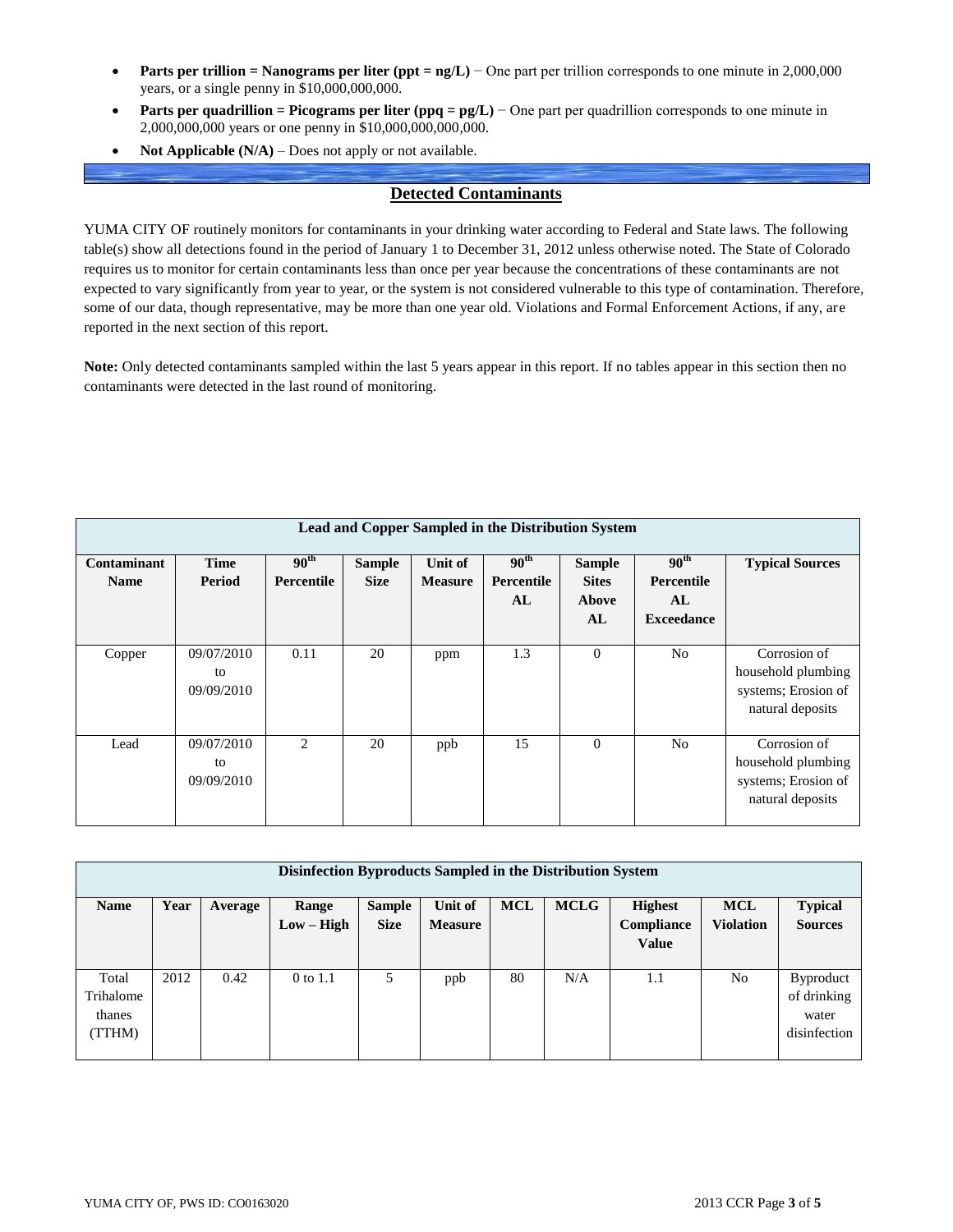| Radionuclides Sampled at the Entry Point to the Distribution System |      |         |                       |                              |                           |            |             |                                |                                |  |
|---------------------------------------------------------------------|------|---------|-----------------------|------------------------------|---------------------------|------------|-------------|--------------------------------|--------------------------------|--|
| Contaminant<br><b>Name</b>                                          | Year | Average | Range<br>$Low - High$ | <b>Sample</b><br><b>Size</b> | Unit of<br><b>Measure</b> | <b>MCL</b> | <b>MCLG</b> | <b>MCL</b><br><b>Violation</b> | <b>Typical Sources</b>         |  |
| Gross Alpha                                                         | 2011 | 2.13    | $1.2 \text{ to } 2.6$ | 4                            | pCi/L                     | 15         | $\Omega$    | No                             | Erosion of<br>natural deposits |  |
| Combined<br>Radium                                                  | 2012 | 0.3     | $0.1 \text{ to } 0.4$ | 3                            | pCi/L                     | 5          | $\Omega$    | N <sub>0</sub>                 | Erosion of<br>natural deposits |  |
| Combined<br>Uranium                                                 | 2011 | 6.8     | $6.1 \text{ to } 8$   | $\overline{4}$               | ppb                       | 30         | $\theta$    | No                             | Erosion of<br>natural deposits |  |

| Inorganic Contaminants Sampled at the Entry Point to the Distribution System |      |         |                         |                              |                           |                 |                |                                |                                                                                                                                                |  |
|------------------------------------------------------------------------------|------|---------|-------------------------|------------------------------|---------------------------|-----------------|----------------|--------------------------------|------------------------------------------------------------------------------------------------------------------------------------------------|--|
| Contaminant<br><b>Name</b>                                                   | Year | Average | Range<br>$Low - High$   | <b>Sample</b><br><b>Size</b> | Unit of<br><b>Measure</b> | <b>MCL</b>      | <b>MCLG</b>    | <b>MCL</b><br><b>Violation</b> | <b>Typical Sources</b>                                                                                                                         |  |
| Arsenic                                                                      | 2012 | 6.88    | 6.5 to 7.2              | $\overline{4}$               | ppb                       | 10              | $\mathbf{0}$   | N <sub>o</sub>                 | Erosion of natural<br>deposits; runoff<br>from orchards;<br>runoff from glass<br>and electronics<br>production wastes                          |  |
| Barium                                                                       | 2012 | 0.15    | $0.13$ to $0.16$        | $\overline{4}$               | ppm                       | $\overline{2}$  | $\overline{2}$ | $\overline{No}$                | Discharge of<br>drilling wastes;<br>discharge from<br>metal refineries;<br>erosion of natural<br>deposits                                      |  |
| Fluoride                                                                     | 2012 | 0.82    | $0.78 \text{ to } 0.88$ | $\overline{4}$               | ppm                       | $\overline{4}$  | $\overline{4}$ | $\overline{No}$                | Erosion of natural<br>deposits; water<br>additive which<br>promotes strong<br>teeth; discharge<br>from fertilizer and<br>aluminum<br>factories |  |
| Nitrate                                                                      | 2012 | 2.4     | $2.1 \text{ to } 2.9$   | 5                            | ppm                       | 10              | 10             | $\overline{No}$                | Runoff from<br>fertilizer use;<br>leaching from<br>septic tanks,<br>sewage; erosion of<br>natural deposits                                     |  |
| Nitrate-Nitrite                                                              | 2012 | 2.7     | 2.7 to 2.7              | $\mathbf 1$                  | ppm                       | $\overline{10}$ | 10             | $\overline{No}$                | Runoff from<br>fertilizer use;<br>leaching from<br>septic tanks,                                                                               |  |